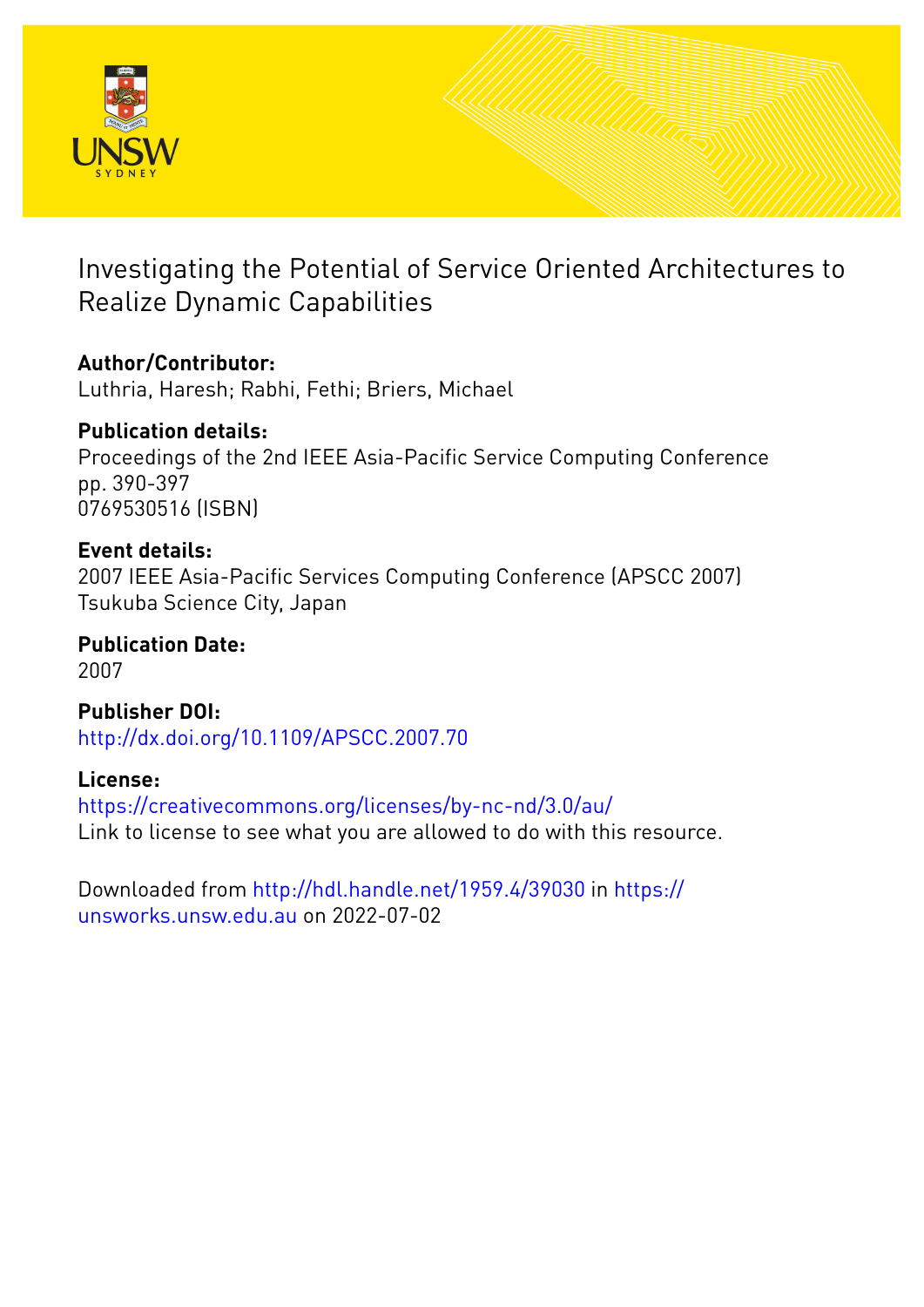# **Investigating the Potential of Service Oriented Architectures to Realize Dynamic Capabilities**

Haresh Luthria<sup>1,</sup> Fethi Rabhi<sup>2,</sup> Michael Briers<sup>3</sup> *Information Systems, Technology & Management, Australian School of Business, University of New South Wales, Australia 1 h.luthria@unsw.edu.au, <sup>2</sup> f.rabhi@unsw.edu.au, <sup>3</sup> m.briers@sirca.org.au* 

#### **Abstract**

*The paradigm of service-oriented computing (SOC) has emerged as an architectural approach to flexibility and agility, not just in systems development but also in business process management. There is, however, a paucity of critical research assessing the strategic impact of SOA on the competitiveness of organizations. Some research literature in strategic management indicates that firms may gain a competitive advantage in rapidly changing market environments by concentrating on their dynamic capabilities – i.e., product flexibility and agility in organizational transformation in response to rapidly changing market conditions and customer requirements. The intent of this paper is to analyze the conduits through which service-oriented architectures (SOAs) may exert influence on dynamic capabilities within firms. The results could potentially assist in evaluating if and how the adoption of service-oriented architecture may help achieve key dynamic capabilities, giving the enterprise a competitive edge.* 

# **1. Introduction**

Recent cross-industry surveys of global CEOs, conducted by IBM Business Consulting Services [1], indicate that organizational agility is high on the priority list of business executives looking to establish a competitive advantage. The organizational processes that facilitate this kind of agility are termed "dynamic capabilities" [2] in management literature. In practical terms, there are five dimensions of dynamic capabilities: integration of internal resources, integration of external resources (partners, customers, etc.), rapid product development, learning, and the creation of assets. The ability to use these dynamic capabilities to rapidly build new resource configurations can result in sustained competitive advantage [3].

The challenge then lies in implementing the organization's business processes with information technology solutions that can facilitate these dynamic capabilities thereby building agility [4]. IT infrastructures based on Service Oriented Computing (SOC) principles can provide organizational agility and, consequently, be a source of competitive advantage [5-7]. The SOC paradigm views whole business functions (order placement, for example) as modular, standards-based software services. The associated Service Oriented Architecture (SOA) establishes a defined relationship between such services offering discrete business functions and the consumers of these services, independent of the underlying technology implementation [8].

There is a great deal of enthusiasm in the industry about this concept, but the adoption of SOA by end-user organizations is still in a relatively early stage [9] and there is little critical research on the practical use of SOA. There is, hence, a great dependency on analyst reports and vendor surveys for insights into the strategic value, and the incumbent challenges, of implementing SOA. Some notable analytical literature does exist on the potential strategic value of Web Services [5, 10, 11], and other empirical studies of Web services, and more generally SOA, are emerging [7, 12]. Even as these studies break new ground in the area of competitive advantage using SOA through Web services implementations, this area continues to remain largely unexplored.

The strategic management concept of dynamic capabilities is a widely accepted approach to understanding the competitiveness of organizations. There is, however, no study that links SOA as a technology concept to the "first principles" of dynamic capabilities. Therefore, the attributes of SOA that may make it amenable to creating dynamic capabilities and the channels through which it might be able to influence its creation are not well understood.

This paper builds on previous research efforts in IS and strategic management literature [2, 4, 8] to address the following question:

*How does the adoption of service-oriented computing impact a firm's five dynamic capabilities - (1) integration of internal resources, (2) integration with of external*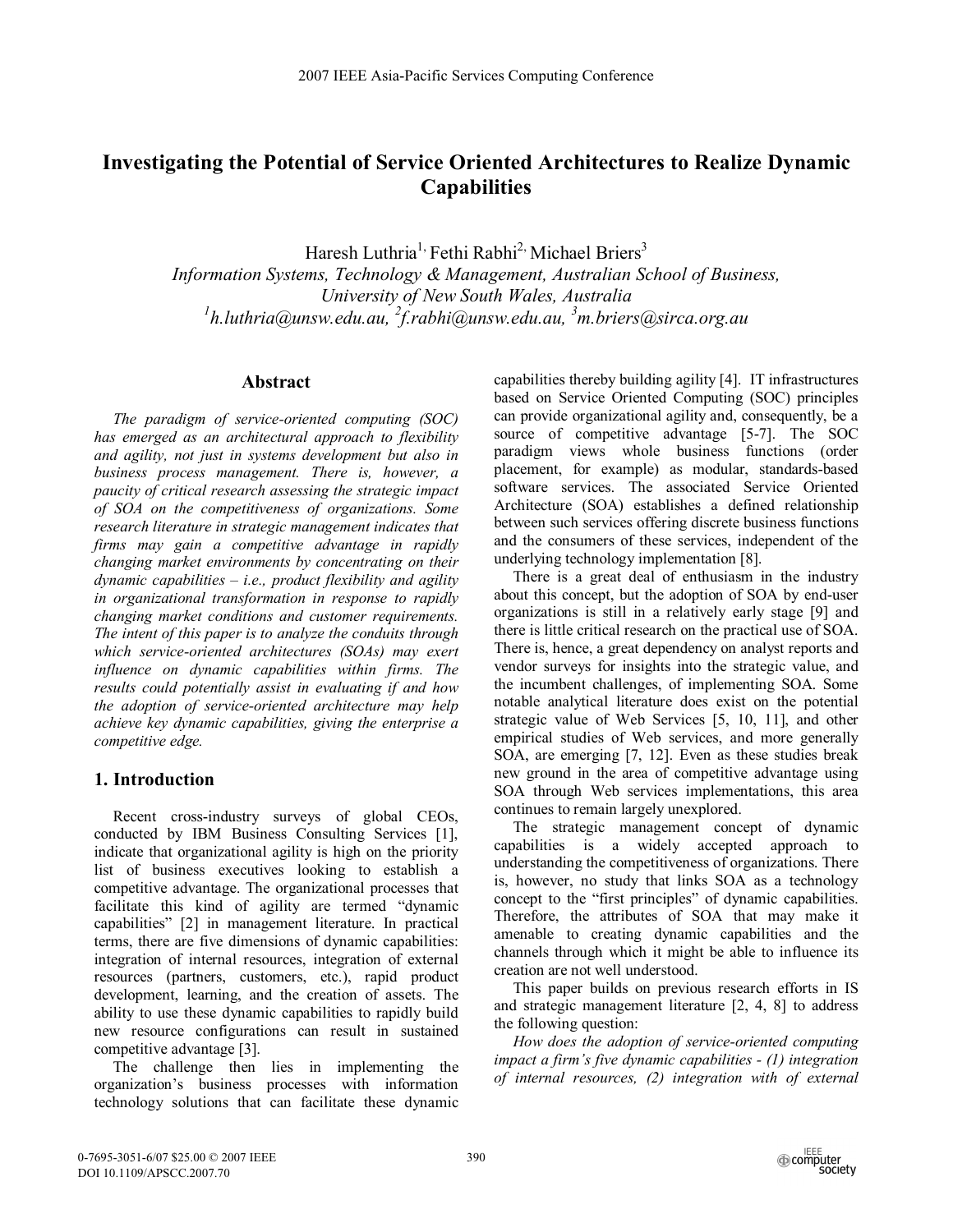*resources, (3) rapid product development, (4) learning, and (5) creation of assets?* 

In attempting to answer this question, this paper aims to establish an analytical framework linking the adoption of SOA and dynamic capabilities, thus providing a pragmatic mechanism to examine the strategic impact of SOA on competitive strategy. The framework will be developed by examining the key attributes of SOA, and then relating these attributes to the five dynamic capabilities*,* with the premise that the use of dynamic capabilities by firms to achieve competitive advantage is well established in management literature. This framework may be extended empirically and analytically to investigate the strategic value of SOA, and may potentially also be used as a communication tool between IT and business teams within organizations.

The following two sections present the concepts of service orientation and dynamic capabilities, respectively. The next section reviews the attributes of SOA and their role in achieving dynamic capabilities. The following section proposes this relationship as a framework to examine the strategic impact of SOA, and discusses its relevance to both, researchers and practitioners. The final section summarizes the contributions of this paper.

# **2. Service Oriented Computing**

As organizations have evolved with ever-changing technology, and natural organic and acquisition-based growth, the complexity of their infrastructures has increased dramatically, requiring more innovative distributed computing techniques to address their needs [13]. With the increasing diversity of platforms, protocols, and development environments, the need for a higher level of abstraction was recognized as being imperative for the efficient use of existing heterogeneous and/or geographically distributed resources [14]. This need was compounded by the growing business need for communications across diverse domains – for example, across partner or customer systems - for increased business value through strategic partnerships [15]. This gave rise to the concept of *services*, functional entities whose location and implementation are abstracted from the client or user, to allow the integration and communication of diverse and distributed technology domains.

# **2.1. What Constitutes a Service?**

A service is a business function implemented in software, wrapped with a formal, documented interface that is well known, does not depend on the internal workings of other services, and can be located and accessed by any software agent using standards-based communication mechanisms [8]. These services could be *simple* services performing basic granular functions such

as order tracking or *composite* services that assemble simple or other composite services to accomplish a broader modular business task such as a specialized product billing application. As an example, a business flow, such as an online book retail service, could be built using services across multiple service providers pulling together, say, billing services from a partner, and warehousing services from another partner. At a lower level, this could also potentially work for an individual business application say, the ordering of a book being built from tying together simple services such as a book search feature and customer verification.

# **2.2. Service Oriented Architecture (SOA)**

While services manifest business functionality in the service-based computing model, a Service-Oriented Architecture (SOA) provides a framework for the infrastructure to facilitate the interactions and communications between services [8]. An SOA is as an interconnected set of services which in its basic form is a message-based interaction between software agents, each accessible through standard interfaces and messaging protocols. These agents can be service providers or service requesters (clients) interacting with service discovery agencies, and the services in the SOA should be technology neutral, loosely coupled (not tightly integrated into the requester's process), and support location transparency. .

SOAs can be thought of as both an architecture and a programming model, more a way of thinking about building software than a software development technique [13]. According to widely accepted definitions of services (W3C 2004; Papazoglou 2003), SOA-compliant architectures exhibit the following four properties:

- *Modularity.* The services in the architecture are developed as independent modules of functionality, offering well-defined interfaces to their users. The services represent a logical view of discrete business level operations (e.g., customer verification) and are relatively granular or coarse-grained in scope.
- *Loose Coupling.* This is facilitated by encapsulation of the underlying functionality so that the implementation is logically decoupled from the invoking entity. Services may encapsulate functionality at various levels – from components within an application to components or sub-systems communicating across enterprises – as long as they represent discrete meaningful business functions. This facilitates the composition of these services into complex services and applications.
- *Technology neutrality.* Services are universally usable by any requester, and communication between services is message based, with the message format being standards-based and platform-neutral.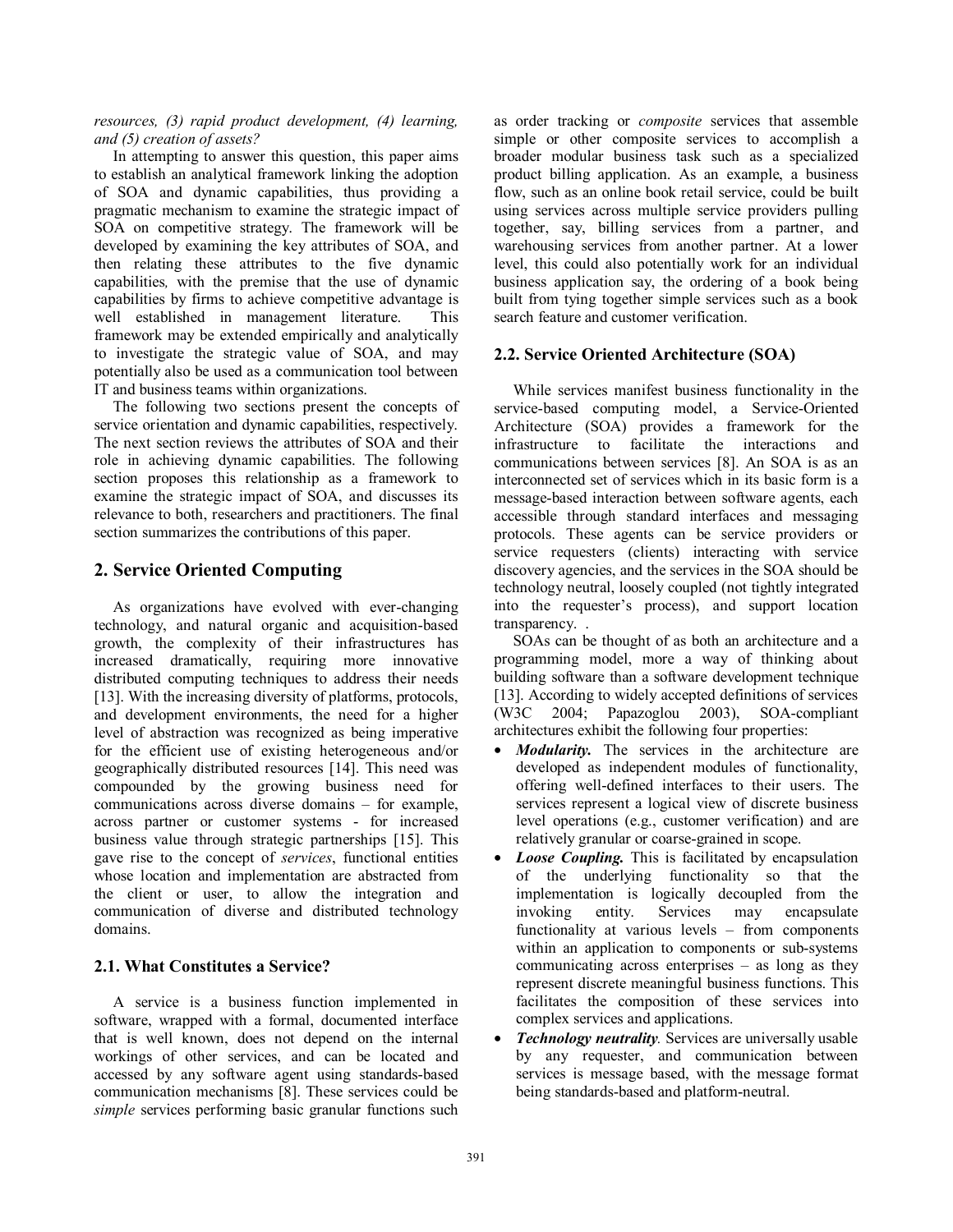• *Location transparency.* The services are selfdescribing in that they have formal documented interfaces that are well known, and they are easily locatable and accessible over a network. According to Papazoglou (2003), the service interface is "known where to be found not only by agents who designed the services but also by agents who do not know about how the service has been designed and yet want to access and use it".

In the business world, SOAs may be viewed as application architectures "within which all functions are defined as independent services with well-defined invokable interfaces, which can be called in defined sequences to form business processes" [13]. Decomposing this definition, services can represent simple business capabilities (e.g., address validation), complex business transactions built from simple business capabilities (e.g., placing purchase orders), or broader system functions (e.g., user authentication). In addition to this essential attribute of granularity, services are "independent" in that they meet the requested need but their internal implementations are irrelevant to the business process. Services are "invokable" in that they can be used from within or across enterprise boundaries by users across diverse platforms.

Service consumers can, ostensibly, weave together business services, with no knowledge of the underlying technical service implementations, changing existing business models where the business process are invariably tightly tied to specific technology solutions [16] . The pulling together of simple, basic, core services to form a complex business process in the SOA world is called *service composition* [17]. To achieve this seemingly easy equilibrium of the composition of services into higher level applications, however, the underlying technical infrastructure needs to provide stateless or context independent technical services with relevant metadata that describes what the service does and how to interact with it. These stateless technical services can then be bound together on demand to form business services, using generic communications infrastructure and the contextual metadata [18-20].

#### **2.3. Technology Implementations of SOA**

SOAs may be implemented using any appropriate technology as long as the services in the SOA framework support the basic principles of service-oriented computing - modularity, loose coupling, technology neutrality, and location transparency.

Hub-centric message driven systems used by enterprises today are widely viewed as precursors to what is now called SOA [21]. Message oriented middleware (MOM) allowed systems to build modules that communicated over a messaging infrastructure, forming a loosely coupled system and allowing for a level of

abstraction. Component based software programming models, such as DCOM, CORBA, and Enterprise Java Beans (EJB), are also earlier attempts at building looselycoupled object-based systems [10]. These system models that were precursors to the service concept continue to be viable options of implementing SOA in certain situations [22]. When it comes to wider use across organizational boundaries, however, the use of these models are hampered by the lack of uniform standards and support from major software vendors [23].

The next step on the implementation chain was made possible by the ubiquitous information channel - the Internet. Web services are essentially the deployment of a service-based computing model over the Internet, and unlike other earlier technology implementations, leverage open Internet standards to facilitate diverse interenterprise communication [8], garnering relatively unanimous industry vendor support [10].

### **2.4. Current State of Industry Adoption**

There are a variety of statistics available from various trade magazines and technology analysts relating to the adoption of SOA in the industry, all generally indicating the widespread acceptance of SOA. As early as 2003, Gartner [24] had predicted that over time lack of SOA would become a competitive disadvantage for most enterprises. A recent survey of 1356 IT professionals worldwide [9], indicates that knowledge and awareness of SOA amongst the IT professional community was "significant", extrapolating from the results that indicated that about a third of the respondents had looked at SOA "in-depth" and an additional third of them had a highlevel knowledge. The conclusion of this report, that the spread of SOA is "almost inevitable", mirrors the general optimism in trade journals and magazines, indicating that SOA, and specifically Web Services, is the popular choice for businesses looking for flexible systems development.

The major technology vendors appear to have invested significant effort in promoting SOA, building supporting products and tools, and even publishing related research, with IBM seemingly in the forefront. Its research initiative (Service Science, Engineering, and Management or SSME for short) is a collaborative effort with various universities worldwide to promote multi-disciplinary research in service-oriented computing. HP has recently introduced the Business Technology Optimization (BTO) for SOA, a set of software and services for service management. Microsoft and BEA are also updating their product suites and infrastructures to include serviceoriented concepts. In addition to specific products and solutions, software vendors, large and small, have thrown their support behind SOA, working on various crossvendor initiatives to promote the growth of SOA adoption. The efforts are too numerous to list here, but industry trade journals have an abundance of information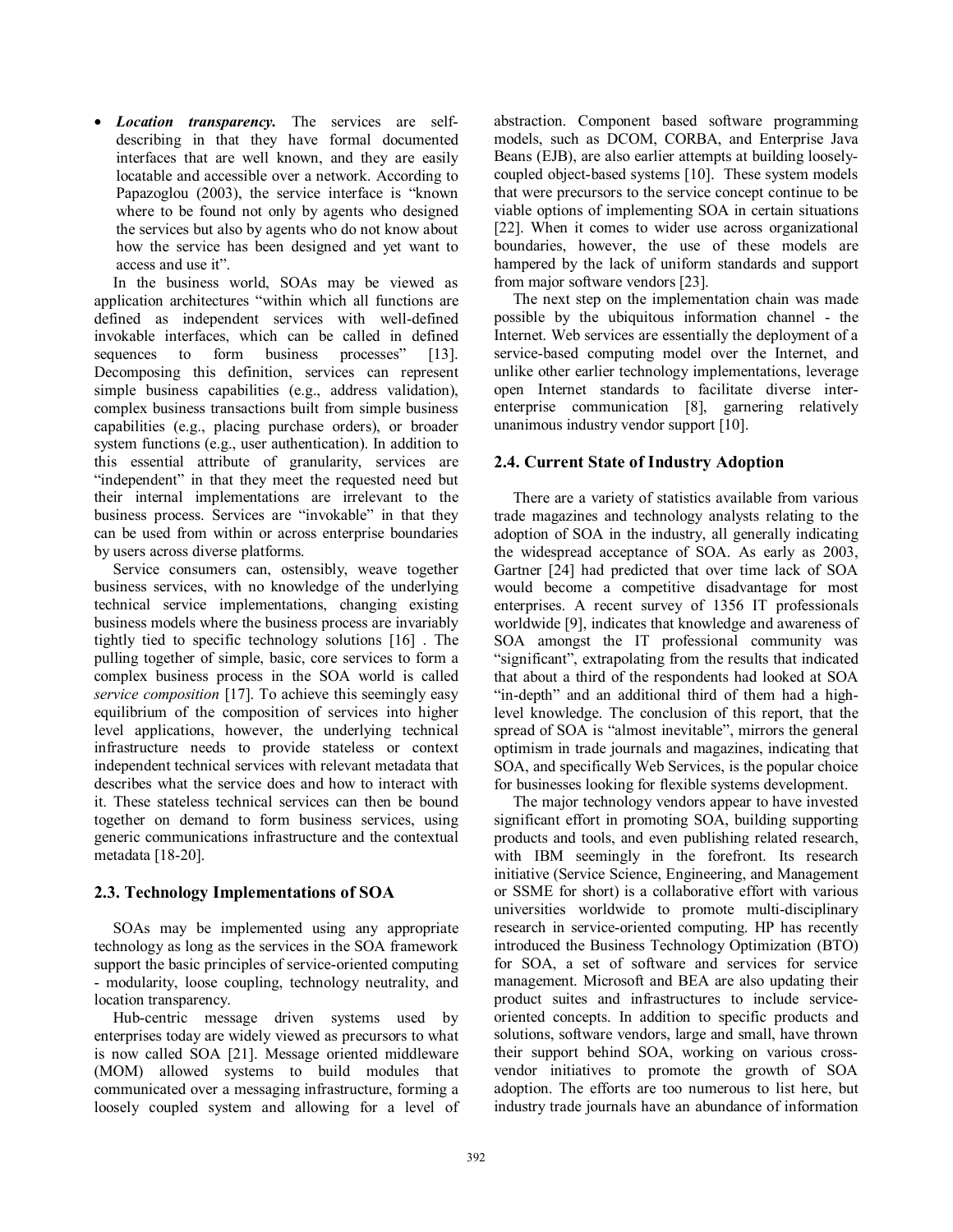on vendor products, and ongoing collaboration efforts across various vendors to promote standards and interoperability for enterprise service infrastructures.

# **3. Dynamic Capabilities**

Research literature in the field of strategic management has focused on sources of competitive advantage, especially in rapidly changing market environments [25]. In dynamic markets, the strategic advantage appears to lie in the ability to change repeatedly to meet customer needs and stay ahead of the competition.

Seminal work by Teece and Pisano (1994) in this area analyses the competencies or capabilities of firms that could result in potential competitive advantage. Corporations that have been able to succeed in the global marketplace have been those with (a) product flexibility and (b) the managerial ability to harness internal and external resources, resulting in the ability to respond in a timely manner to a rapidly changing competitive environment. The concept of a firm's *dynamic capabilities* is introduced in this context of competition as those competencies or capabilities which facilitate the rapid creation of new products and processes by the agile coordination of "internal and external organizational skills, resources, and functional competences" in response to dynamic market conditions. Teece *et al* identify a firm's dynamic capabilities as primarily its organizational processes, its market positions, and its possible expansion paths. The processes are explained to be the managerial and organizational routines for accomplishing tasks within the firm – coordination or integration (both of internal resources and with external partners for enhanced value products and services), learning by doing (both individual and organizational), and transformation (the reconfiguration of resources to respond to a changing customer environment). Positions, in the context of dynamic capabilities, refer to a firm's assets – both tangible (e.g., financial assets) and intangible (e.g., reputation). The authors also include as dynamic capabilities, the organization-wide decision paths taken in the past, and those decision paths available to the organization going forward.

In concrete terms, the following dynamic capabilities are identified to be potential sources of competitive advantage  $-$  (1) internal coordination and integration of business processes, (2) integration with strategic partners, (3) rapid product development, (4) learning by doing, and (5) creation or acquisition of assets (technological, complementary, financial, reputational, structural, institutional, and/or market assets).

Dynamic capabilities, as thus defined, appear to provide a suitable framework for looking at the potential strategic technology initiatives being pursued by corporations in the current market environment. In the much researched area of how information technology can be used to influence a firm's performance, an oft cited study theorizes that information technology can be used to enable key organizational capabilities and strategic processes, thus positively impacting the firm's performance [4] The authors indicate that their analysis is a stage-setter for potential future research, both analytical and empirical, in the bid to study the complex relationship of investments in information technology and organizational agility. A further review of the literature in this area indicates that, of the studies that have taken this approach further, few have linked service-oriented computing with the building of dynamic capabilities in management or information systems research literature. Those that have examined the strategic positioning of service-oriented computing have focused specifically on the impact of Web services on a single generic organizational capability (such as application integration or business process flexibility). Exploring this relationship further could provide additional insight into the strategic value of service oriented computing.

# **4. SOA as an Enabler of Dynamic Capabilities**

We can now examine the five dynamic capabilities – integration of internal resources, integration of external resources, rapid product development, learning, and creation of assets – and analyze how the fundamental properties of an SOA-compliant architecture can help achieve these dynamic capabilities. Let us consider this analysis in the context of the mortgage services business of Company X, a fictitious financial institution. The business functions supporting the mortgage processes may potentially include the evaluation of risk, underwriting of loans, support for the processing and closing of loans, and post-closing servicing of loans, as in a typical mortgage provider's process.

# **4.1. Integration of Internal Resources**

Moving to a service based approach allows existing and proven legacy system functions to be encapsulated as services on a new standards based integration platform. The services can encapsulate single functions, or be composed of several smaller services, representing legacy functions on a diverse set of hardware and software platforms [13, 15, 26] thus allowing for the integration of internal resources that may be implemented across disparate platforms and infrastructures [22, 23]. Although the argument for location transparency could be made for geographically disparate resources, the properties of encapsulation, along with technology neutrality, are sufficient conditions to address basic intra-enterprise integration of diverse resources. In the case of Company X, compute-intensive credit scoring models typically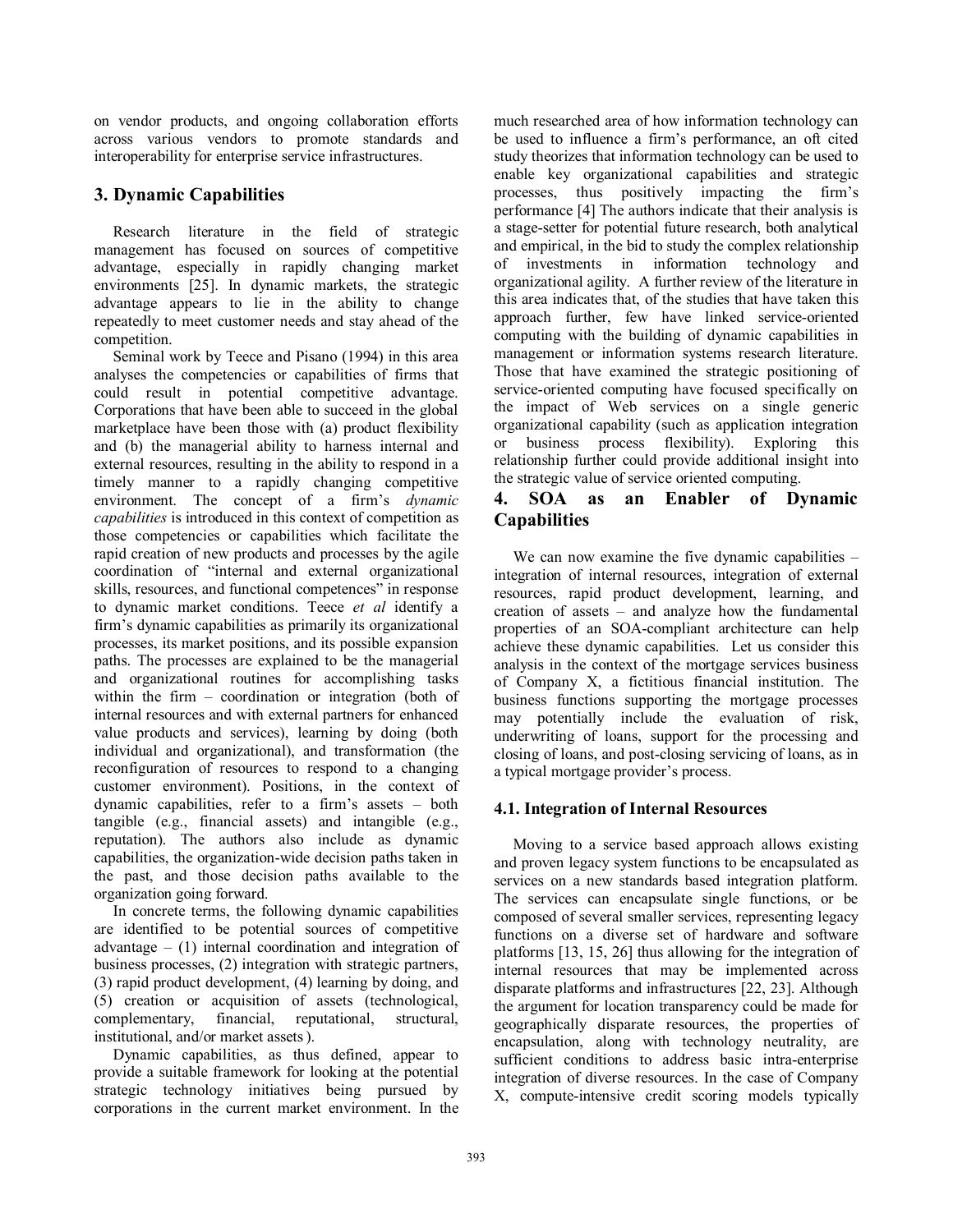implemented on mainframes could be converted to services with clearly defined interfaces and service-level agreements, and potentially be integrated with Internetbased loan request applications for a robust underwriting process. These scoring models could be constantly updated based on evolving knowledge and market conditions without impacting the broader underwriting application as long as the service interface requirements are complied with.

#### **4.2. Integration of External Resources**

The transformation of an enterprise's business processes to services, along with standards-based communication protocols, opens up new avenues of strategic partnerships with suppliers, partners, and customers [27]. Primarily, encapsulation allows services from external service providers to be included as part of the system [28] without having to understand the underlying implementation of the service. The interenterprise communication required for such cross-domain business flows may then be facilitated by the technology neutrality property of SOAs, i.e., a messaging infrastructure based on open standards. Arguably, the most significant advantage of a service-based business model in the context of inter-enterprise integration is that services have interfaces that are location transparent. This means that the services are reachable independent of whether they are implemented within the boundaries of the same business process, in another business process within the organization, or in a business process in an external (partner or customer) domain. This attribute of accessibility independent of location is a key enabler of the critical strategic transformation facing corporations today – extending the enterprise to establish strategic partnerships beyond organizational boundaries [29]. Company X could potentially incorporate additional risk evaluation models available in the market into their underwriting service, partner with vendors (for services such as property appraisals, flood certifications, etc.) to provide customers with an end-to-end automated loan processing service, or even replace in-house servicing of loans with more cost effective loan servicing offered by partners.

#### **4.3. Rapid Product Development**

Modularity, encapsulation, and location transparency allow for rapid development in that existing components implemented within and across varying platforms may be encapsulated and then assembled to form new business applications [22]. This could potentially reduce the time to pull together well-design tested functionality to meet new market needs [5]. The reuse of existing modular components also reduces risk in more ways than one [13, 26] in that the enhanced business process incurs no new potential points of failure, and the maintenance of the supporting infrastructure continues to remain unaltered. Company X could potentially leverage its credit scoring models to provide a variety of loan products based on evolving customer demands.

#### **4.4. Learning**

A considerable amount of critical literature exists on the link between learning and product modularity, with critical analyses of how modular product design and architectures can positively impact learning at the individual and organizational level. While component modularity helps in individual learning of system components insulated from disruptions at the architecture level, modular architectures help organizations learn about markets by enabling rapid product variations due to modularity of the architectural components [30].

From a systems perspective, component modularity may contribute to the reduction over time of the learning curve of the development or assembly team due to familiarity with existing modular services [5, 13, 31, 32]. From a business process perspective, existing architecture frameworks tend to be program-centric with business flow or process knowledge often spread across individual system components, hampering the consolidation of information relevant to clearly understanding business flows. Effective SOAs tend to be well-defined processcentric architectures, allowing for better process design and knowledge, monitoring, and rapid transformation of these processes from a business perspective rather than systems perspective [5, 13, 16]. This flexibility of servicebased business process architectures is enabled by modularity, loose coupling, and technology independence, allowing rapidly assembled variations to be tested against changing market requirements, potentially building a better awareness or knowledge of markets. This is applicable for simple business functions such as customer validation, relevant across the entire business process for Company X, or for the end-to-end mortgage process defined as discrete services for loan requests, underwriting, processing, closing, and servicing.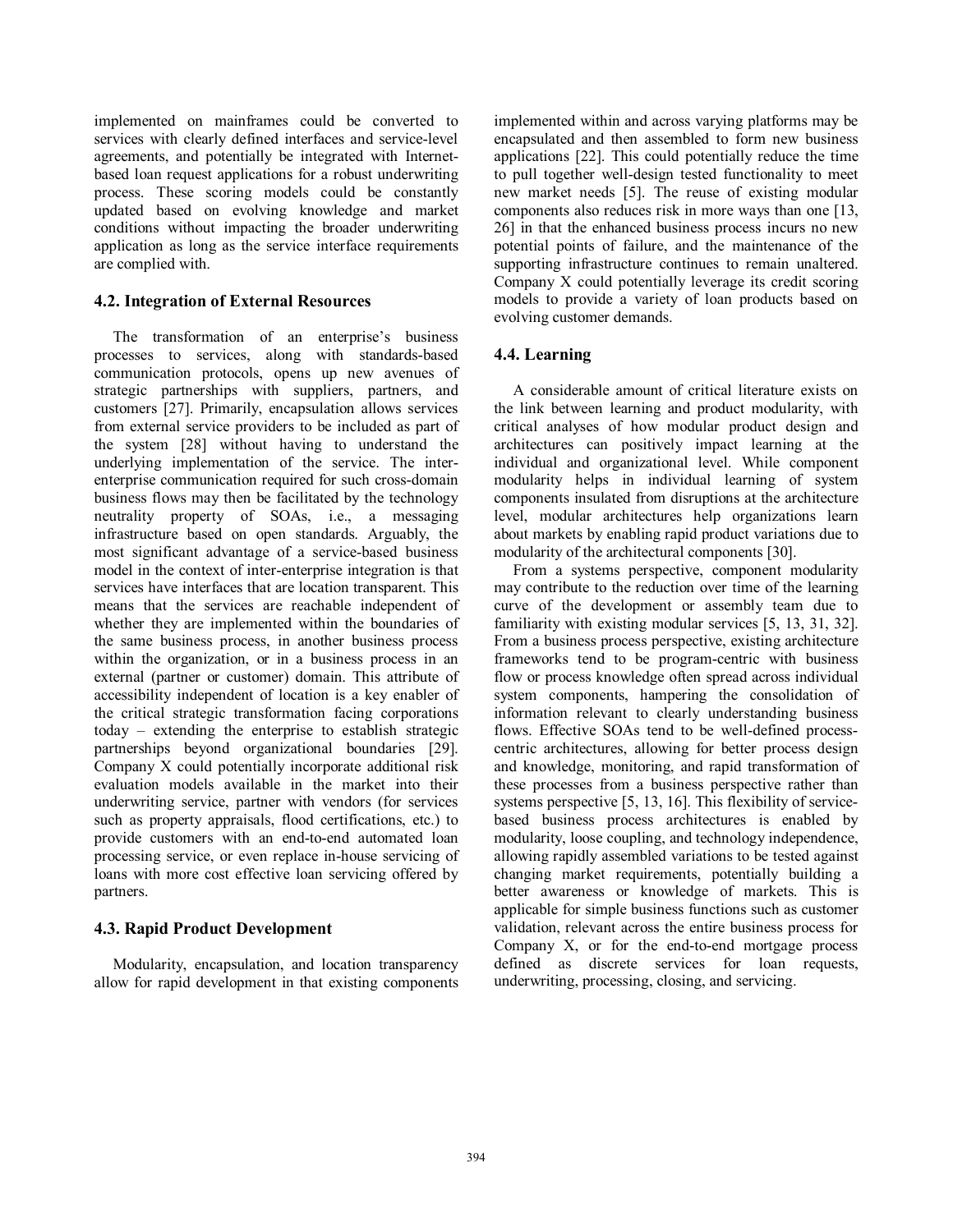

**Figure 1 - The SOA-DC Framework** 

#### **4.5. Creation of Assets**

While the concept of software as a service is not new, the packaging of discrete business functions as services appears to provide new business opportunities for organizations. The clear representation of business flows as services, allows for the identification of business services that are the core competence of the organization, allowing for the non-core services to be substituted by those provided by vendors with the relevant expertise [13]. As a result, service based architectures enable corporations to offer their core competencies as services to other companies [5, 19, 27], focusing on areas of comparative advantage while buying or leasing services in which they lack superior expertise from other service providers [15]. As time progresses, the developed services become a core asset of the organization – a library of tested, ready to use, compatible components [13], encapsulated as services to be made available to external entities, independent of location, as products. This concept can also be extended to key data repositories, making them available to partners as services [28]. Technology neutrality can add to increasing the marketbase but is not a necessary condition to make internal business functions available as marketable service assets. Company X's in-house credit scoring model, closing service, or servicing applications are typical examples of services that could potentially be marketed as independent products.

#### **5. Discussion**

In reviewing the growing body of literature on SOA, there is a lot of analytical information on the potential value of a service-oriented approach. There are few, if any, formal mechanisms to align SOA as a technology strategy with a firm's corporate strategy for

competitiveness. When viewed through the lens of the five dimensions of dynamic capabilities, a key school of thought in competitive strategy, SOAs appear to conceptually match the technology infrastructure required to implement a firm's dynamic capabilities. This similarity in these disparate concepts from the disciplines of information systems and strategic management provides the motivation for the development of an analytical framework mapping the attributes of SOA to the dimensions of dynamic capabilities thus providing a bridge between the realms of IT strategy and a firm's corporate strategy.

The proposed framework mapping the linkages between the attributes of SOA to the five dimensions of dynamic capabilities (the SOA-DC framework), depicted in Figure 1, provides the basis for a formal examination of the relevance of SOA to corporate strategy.

#### **5.1. Relevance to Researchers**

Earlier studies have articulated analytical frameworks for Web Services, most notably a discussion by Iyer *et al*  (2003) that uses Zachman's stakeholder model for systems architecture to examine the factors to be considered when building a Web service based architecture, and an analysis by Huang and Hu (2004) that investigates the link between Web services and competitive strategy using a popular strategic management tool, the Balanced Scorecard [33]. Emerging empirical studies include an assessment of the implementation of Web services by two banks[12], and a cross-sector examination of the impact of Web services on business process flexibility and, hence, organizational adaptation [7]. All of these studies provide valuable contributions to the body of knowledge, by focusing on an implementation of SOA (Web services), specific management tools, or specific dimensions of agility. What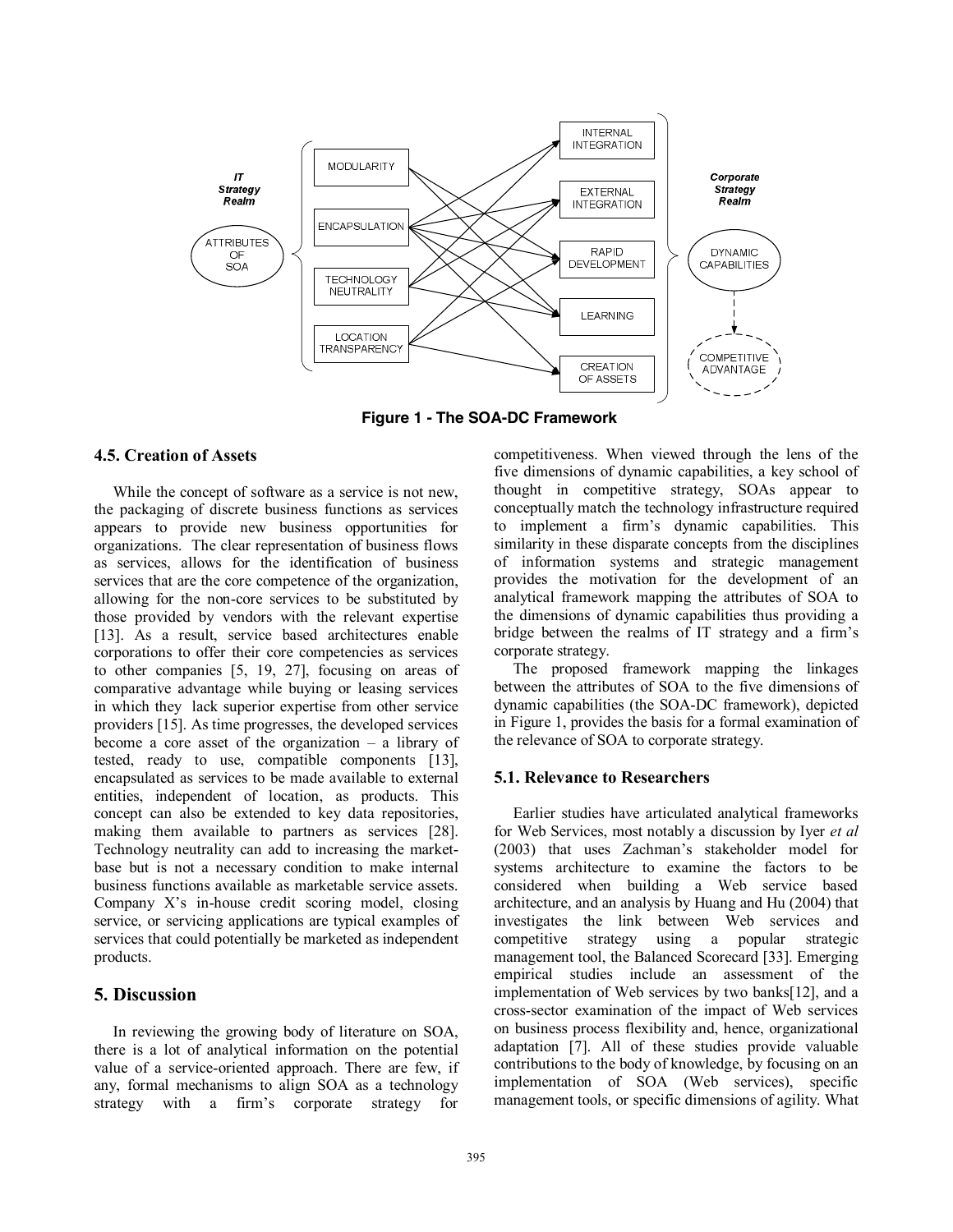the SOA-DC framework does is link SOA to a set of fundamental strategic management principles, thus providing a means for a rigorous analysis of the strategic value of SOA.

The SOA-DC framework could potentially be extended to examine (a) the dimensions of the relationship between SOA and dynamic capabilities empirically, (b) the implementation challenges (technical business, organizational, and strategic), (c) the planned benefits versus actual benefits observed, and/or (d) the suitability of various implementation models along each of the relationship links.

As research along these lines progresses, it is also possible that the results may show other links between SOA attributes and the dimensions of dynamic capabilities, replace some of the links with new ones, identify relative weights for each link, and maybe even identify new dimensions of value.

While this framework looks at the impact of SOA on achieving dynamic capabilities, another extension of this concept could be relevant to examine the impact of dynamic capabilities on the adoption of SOA – key dynamic capabilities needed for the effective adoption of SOA, the building of dynamic capabilities within a SOA environment, or even the evolution of dynamic capabilities in a SOA environment. This analysis thereby sets a rich agenda for future research

#### **5.2. Relevance to Practitioners**

Even as SOA is now widely accepted as having the potential to improve the responsiveness of both business and IT organizations, it seems that most organizations that are adopting SOA do not fully understand the business potential of SOA, focusing on technical implementation issues instead of the broader business service view [16].

The business opportunity created by SOA revolves around the reorganization of enterprise information resources as independent, reusable services [16], moving away from viewing corporations as a building block of process flows, and re-inventing the corporation to be more a collection of services focused on comparative advantage [27, 34]. The automation of these services creates a new kind of business model, facilitating an integrated process across the enterprise ecosystem to include partners, suppliers, and customers [16]. Not many business people, however, are familiar with the term 'SOA' [35].

There is a considerable body of research on the business impact of IT, specifically the influence of ITrelated capabilities on a firm's performance, but there is still ongoing work to be done to clarify how and why these technologies and capabilities may shape a firm's performance and competitiveness [4, 36]. The SOA-DC framework adds to the body of knowledge in this area, and provides a mechanism for IT staff to communicate the impact (positive or negative) of their SOA strategy. This is relevant because the initial adoption of SOA across enterprises appears to be driven by the technology teams rather than the business units. Relating the attributes of SOA to dimensions of competitive strategy can also help in identifying opportunities or challenges at the enterprise level, providing a framework to strengthen the accountability of IT strategy vis-a-vis the corporate strategy.

### **6. Conclusion**

Research scholars indicate that firms may gain competitive advantage in rapidly changing market environments by achieving key *dynamic capabilities*. Recent surveys of CEOs reflect this in practice, indicating that companies with superior financial performance are pursuing this kind of agility in their quest for a competitive edge. Current thinking indicates that IT infrastructures can enable agility. The paradigm of service-oriented computing appears to provide avenues for flexibility and agility in business process transformation and systems development.

This paper adds to an emerging body of knowledge about this new computing paradigm and provides a platform to investigate the applicability of serviceoriented computing in today's competitive markets by proposing an analytical framework linking the adoption of SOA to the strategic management concept of dynamic capabilities.

For IS researchers looking to investigate the value of SOA, this analysis acts as an agenda-setting tool, providing the groundwork for future empirical research along the five dimensions of dynamic capabilities – some options being, but not limited to, the examination of technology implementations best suited for each of these dimensions, the actual benefits realized, and the challenges faced along these dimensions. For management researchers, the framework provides a platform to evaluate the link of a strategic management theory with a technology concept of growing popularity.

For IS practitioners, this framework provides a tool to communicate with the business and corporate teams. In discussing the value or cost of SOA as an enterprise strategy, positioning SOA in the dynamic capabilities framework may give business people, who may not have heard of SOA, some perspective and understanding of the potential and impact of the technology.

# **Acknowledgements**

The scholarship support provided by the DEST-funded UNSW project ADAGE and by the Securities Industry Research Centre of Asia-Pacific (SIRCA) is gratefully acknowledged.